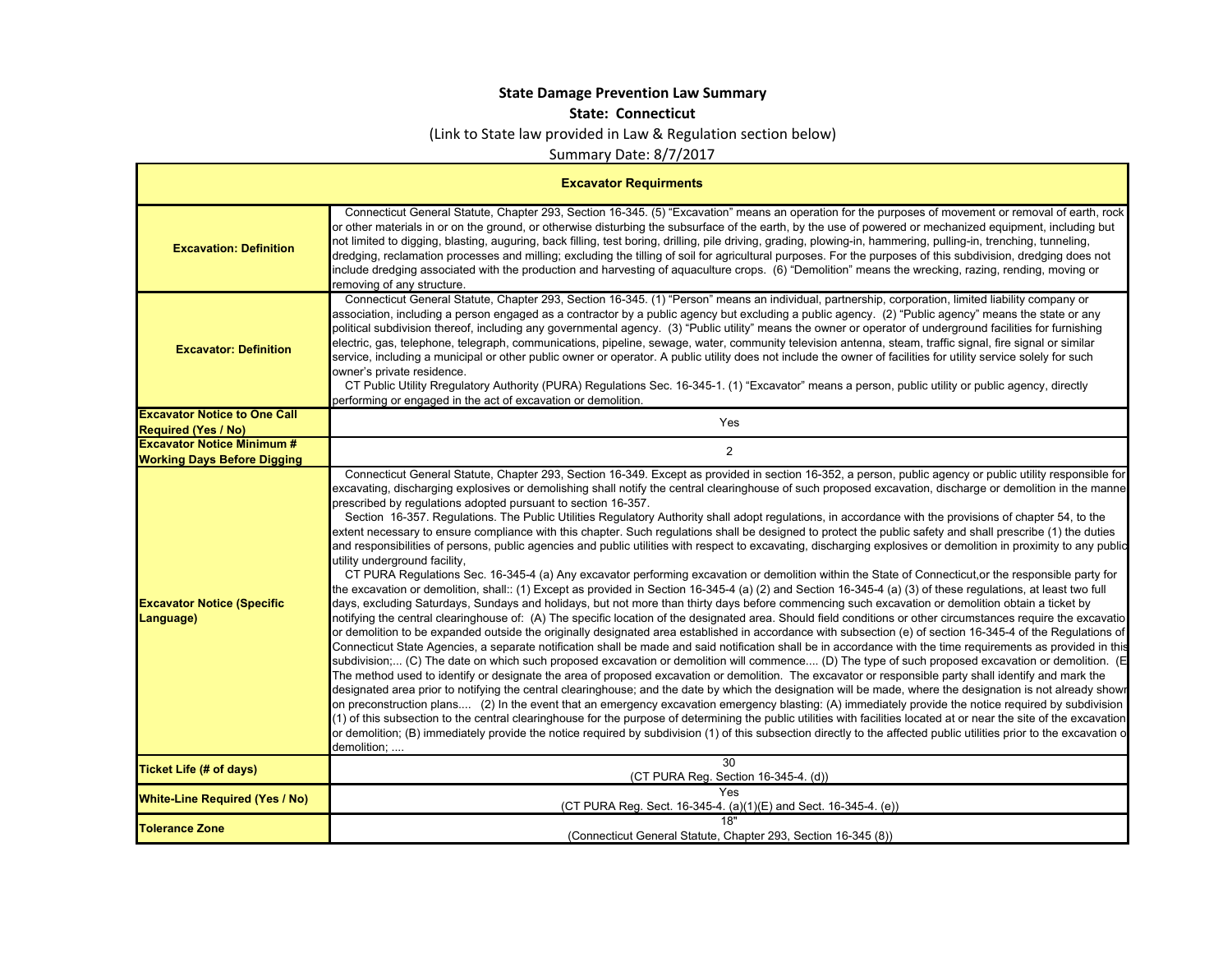|                                                                          | CT PURA Regulations Sec. 16-345-4. (c)(5) Where underground facilities containing combustible or hazardous fluids or gases (such as natural gas,                                                                                                                                                                                |
|--------------------------------------------------------------------------|---------------------------------------------------------------------------------------------------------------------------------------------------------------------------------------------------------------------------------------------------------------------------------------------------------------------------------|
| <b>Special Digging Requirements</b>                                      | propane, jet fuel or chlorine) are likely to be exposed or where the proposed excavation or demolition is to occur within the approximate location of such                                                                                                                                                                      |
| <b>Within Tolerance Zone (Specific</b>                                   | facilities or affecting such facilities, except for excavations performed in connection with the need to expose such underground facilities by the owner of sucl<br>facilities, use mechanical equipment solely for the purpose of removing the bituminous and concrete road surface. In such circumstances, other than for the |
| Language)                                                                | removal of a bituminous or concrete road surface, an excavator, other than the public utility exposing its own underground facilities, shall employ hand                                                                                                                                                                        |
|                                                                          | digging or soft digging methods only.                                                                                                                                                                                                                                                                                           |
| <b>Hand Dig / Vacuum or Soft</b>                                         |                                                                                                                                                                                                                                                                                                                                 |
| <b>Excavation Within Tolerance Zone</b>                                  | Yes                                                                                                                                                                                                                                                                                                                             |
| (Yes / No)                                                               |                                                                                                                                                                                                                                                                                                                                 |
| <b>Preserve / Maintain Marks</b>                                         | Yes                                                                                                                                                                                                                                                                                                                             |
| <b>Required (Yes / No)</b>                                               | (CT PURA Reg. Sect. 16-345-4. (c)(7))                                                                                                                                                                                                                                                                                           |
| <b>Call Again If No Response from</b>                                    | Yes                                                                                                                                                                                                                                                                                                                             |
| <b>Operator Or Signs Of Unmarked</b>                                     | (CT PURA Req. Sect. 16-345-4. (c)(8))                                                                                                                                                                                                                                                                                           |
| <b>Facilities (Yes / No)</b><br><b>Notify One-Call if Marks Moved or</b> | <b>No</b>                                                                                                                                                                                                                                                                                                                       |
| No Longer Visible (Yes / No)                                             | (CT PURA Reg. Sect. 16-345-4. (c)(7))                                                                                                                                                                                                                                                                                           |
|                                                                          |                                                                                                                                                                                                                                                                                                                                 |
| <b>Special Language Regarding</b>                                        | Yes                                                                                                                                                                                                                                                                                                                             |
| <b>Trenchless Technology (Yes / No)</b>                                  | (CT PURA Reg. Sect. 16-345-4. (c)(3))                                                                                                                                                                                                                                                                                           |
| <b>Separate Locate Request</b>                                           | Yes                                                                                                                                                                                                                                                                                                                             |
| <b>Required for Each Excavator (Yes)</b>                                 | (CT PURA Reg. Sect. 16-345-4. (a)(1)(B))                                                                                                                                                                                                                                                                                        |
| / No)                                                                    |                                                                                                                                                                                                                                                                                                                                 |
| <b>Notify Operator of Damage (Yes /</b>                                  | <b>Yes</b>                                                                                                                                                                                                                                                                                                                      |
| No)<br><b>Notify One Call Center of Damage</b>                           | (CT PURA Reg. Sect. 16-345-4. (f)(1))                                                                                                                                                                                                                                                                                           |
| (Yes / No)                                                               | No                                                                                                                                                                                                                                                                                                                              |
| <b>Call 911 if Hazardous Materials</b>                                   | Yes                                                                                                                                                                                                                                                                                                                             |
| <b>Released (Yes / No)</b>                                               | (CT PURA Reg. Sect. 16-345-4. (f)(2))                                                                                                                                                                                                                                                                                           |
| <b>Notice Exemptions (Yes / No)</b>                                      | Yes                                                                                                                                                                                                                                                                                                                             |
|                                                                          | Connecticut General Statute, Chapter 293, Section 16-345. (5) "Excavation" means  excluding the tilling of soil for agricultural purposes. For the                                                                                                                                                                              |
| <b>Notice Exemptions (Specific</b>                                       | purposes of this subdivision, dredging does not include dredging associated with the production and harvesting of aquaculture crops.                                                                                                                                                                                            |
| Language))                                                               | CT Public Utility Rregulatory Authority (PURA) Regulations Sec. 16-345-1. (1) "Excavator" means a person, public utility or public agency, directly                                                                                                                                                                             |
|                                                                          | performing or engaged in the act of excavation or demolition.                                                                                                                                                                                                                                                                   |
| <b>Operator Response</b>                                                 |                                                                                                                                                                                                                                                                                                                                 |
| Minimum # Days for Operator to                                           |                                                                                                                                                                                                                                                                                                                                 |
| <b>Respond After Receiving Notice</b>                                    | 2                                                                                                                                                                                                                                                                                                                               |
| (Generally)                                                              |                                                                                                                                                                                                                                                                                                                                 |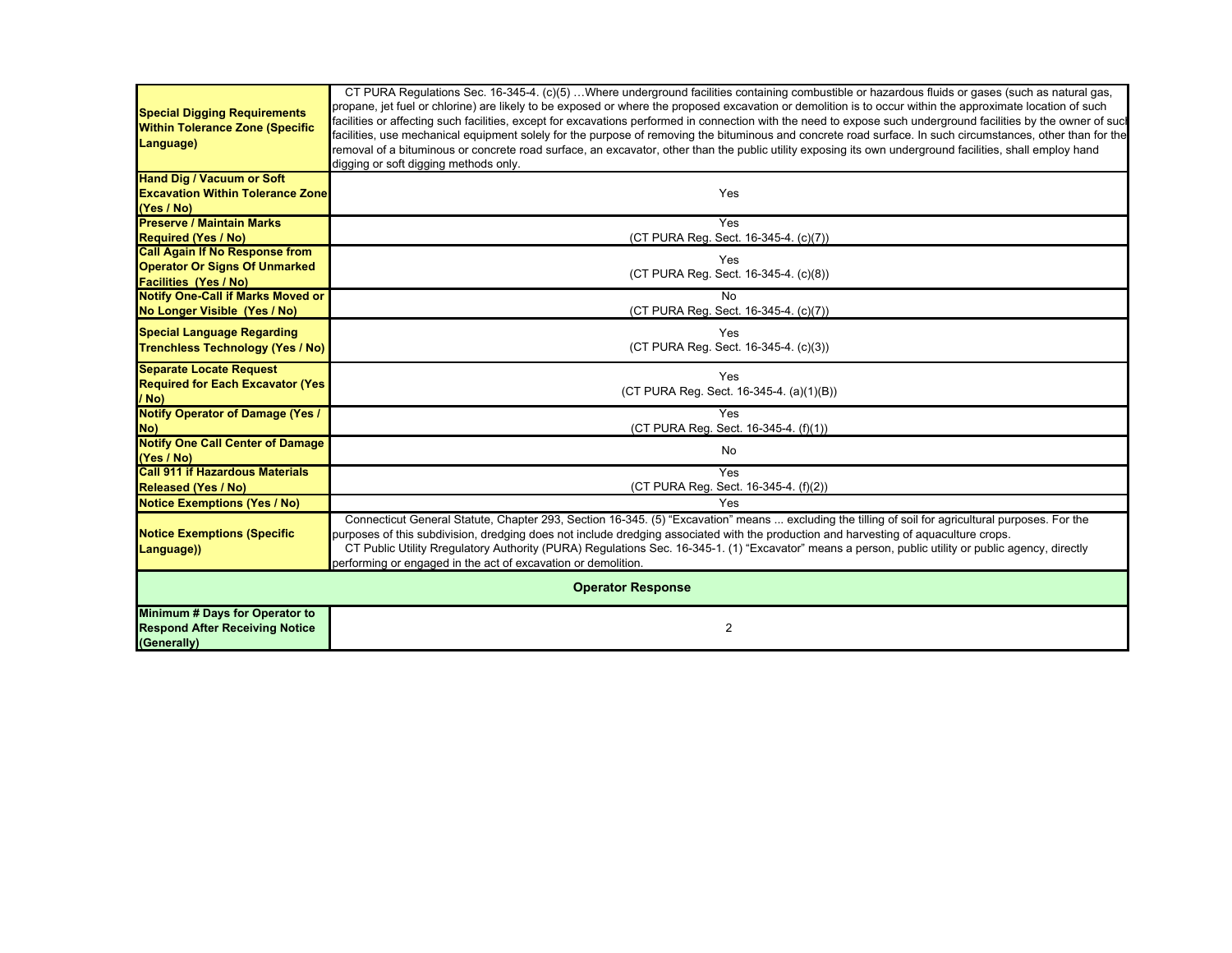| <b>Operator Requirements to</b><br><b>Respond to Locate Notification</b><br>(Specific Language)            | CT PURA Regulations Sec. 16-345-3 (b) Each public utility shall: (1) By the end of the second full day, (excluding Saturdays, Sundays and holidays) afte<br>the day of notification  or by the date on which excavation or demolition is scheduled to commence , whichever is later: (A) Except for an area of<br>continual excavation, [if] the public utility  has underground facilities in the designated area, mark the approximate location of such facilities  [to]<br>enable the excavator to establish the actual location of the underground facilities  if it is not practical to so mark the location of such facilities, identify the<br>approximate location of such facilities in a manner mutually agreeable to the public utility and the excavator. Any interconnections between facilities of the<br>public utility and others, such as tees connecting mains to customer owned facilities, shall be clearly marked and labeled by the utility providing service to<br>the interconnection  provided, however, that such utility shall not be required to mark the location of customer owned facilities, except at the immediate<br>location of the interconnection or tee. Whenever feasible, the public utility shall also provide information to the excavator as to any special requirements for<br>excavation or demolition at or near its facilities including … any special considerations regarding structural or lateral support or the use of heavy equipment<br>over public utility facilities; (B) Notwithstanding subparagraph (A) of this subdivision, the public utility that has a standard and repeating layout and which is<br>connected by facilities visible on the surface (such as certain storm sewers) need not mark those standard and repeating facilities, provided that maps<br>ndicating the approximate location are supplied to the excavator within the specified time limit. Facilities that are attached to a standard and repeating layou<br>but do not conform to the standard and repeating layout shall be marked unless an alternate mutually agreeable location method is used; (C) [If] …the publi<br>utility determines that it has no underground facilities in the designated area, make reasonable effort to so inform the excavator and document such efforts,<br>or mark this information in accordance with subsection (I) of section 16-345-5 …; and (D) Upon receipt of a ticket of an area of continual excavation, the<br>public utility shall contact the party requesting the ticket, and provide it information or maps indicating the location of facilities in the area of continual<br>excavation; (2) [If] …the excavator is unable to locate the actual location of the underground facilities after the approximate location of an underground<br>utility facility has been marked by the public utility, provide such further on-site assistance as may be needed to determine the actual location of the<br>underground facilities. … (3) Immediately upon receipt of a ticket of an emergency excavation, dispatch personnel to determine the effect of the excavation<br>or demolition on any facility it may have in the area and to mark the approximate location of facilities in the designated area; (4) Immediately upon receipt of<br>a ticket of emergency blasting, dispatch personnel to determine the effect of the blasting on any facility it may have in the area and to mark the approximate<br>location of facilities in the designated area; |
|------------------------------------------------------------------------------------------------------------|----------------------------------------------------------------------------------------------------------------------------------------------------------------------------------------------------------------------------------------------------------------------------------------------------------------------------------------------------------------------------------------------------------------------------------------------------------------------------------------------------------------------------------------------------------------------------------------------------------------------------------------------------------------------------------------------------------------------------------------------------------------------------------------------------------------------------------------------------------------------------------------------------------------------------------------------------------------------------------------------------------------------------------------------------------------------------------------------------------------------------------------------------------------------------------------------------------------------------------------------------------------------------------------------------------------------------------------------------------------------------------------------------------------------------------------------------------------------------------------------------------------------------------------------------------------------------------------------------------------------------------------------------------------------------------------------------------------------------------------------------------------------------------------------------------------------------------------------------------------------------------------------------------------------------------------------------------------------------------------------------------------------------------------------------------------------------------------------------------------------------------------------------------------------------------------------------------------------------------------------------------------------------------------------------------------------------------------------------------------------------------------------------------------------------------------------------------------------------------------------------------------------------------------------------------------------------------------------------------------------------------------------------------------------------------------------------------------------------------------------------------------------------------------------------------------------------------------------------------------------------------------------------------------------------------------------------------------------------------------------------------------------------------------------------------------------------------------------------------------------------------------------------------------------------------------------------------------------------------------------------------------------------------------------------------------------------------------------------------------------------------------------------------------------------------------------------------------------------------------------------------------------------------------------------|
| <b>Minimum Standards for Locator</b>                                                                       | Yes                                                                                                                                                                                                                                                                                                                                                                                                                                                                                                                                                                                                                                                                                                                                                                                                                                                                                                                                                                                                                                                                                                                                                                                                                                                                                                                                                                                                                                                                                                                                                                                                                                                                                                                                                                                                                                                                                                                                                                                                                                                                                                                                                                                                                                                                                                                                                                                                                                                                                                                                                                                                                                                                                                                                                                                                                                                                                                                                                                                                                                                                                                                                                                                                                                                                                                                                                                                                                                                                                                                                                |
| <b>Qualifications (Yes / No)</b>                                                                           |                                                                                                                                                                                                                                                                                                                                                                                                                                                                                                                                                                                                                                                                                                                                                                                                                                                                                                                                                                                                                                                                                                                                                                                                                                                                                                                                                                                                                                                                                                                                                                                                                                                                                                                                                                                                                                                                                                                                                                                                                                                                                                                                                                                                                                                                                                                                                                                                                                                                                                                                                                                                                                                                                                                                                                                                                                                                                                                                                                                                                                                                                                                                                                                                                                                                                                                                                                                                                                                                                                                                                    |
| <b>Minimum Standards for Locator</b><br><b>Qualifications</b>                                              | CT PURA Regulations Sec. 16-345-3 (i) Any person who locates and marks the location of underground facilities on behalf of a public utility shall be<br>trained in applicable locating industry standards and practices equal or superior to the National Utility Locating Contractors Association's locator training                                                                                                                                                                                                                                                                                                                                                                                                                                                                                                                                                                                                                                                                                                                                                                                                                                                                                                                                                                                                                                                                                                                                                                                                                                                                                                                                                                                                                                                                                                                                                                                                                                                                                                                                                                                                                                                                                                                                                                                                                                                                                                                                                                                                                                                                                                                                                                                                                                                                                                                                                                                                                                                                                                                                                                                                                                                                                                                                                                                                                                                                                                                                                                                                                              |
| (Specific Language)                                                                                        | standards and practices. Each person's training shall be documented, and such documents shall be maintained by the public utility.                                                                                                                                                                                                                                                                                                                                                                                                                                                                                                                                                                                                                                                                                                                                                                                                                                                                                                                                                                                                                                                                                                                                                                                                                                                                                                                                                                                                                                                                                                                                                                                                                                                                                                                                                                                                                                                                                                                                                                                                                                                                                                                                                                                                                                                                                                                                                                                                                                                                                                                                                                                                                                                                                                                                                                                                                                                                                                                                                                                                                                                                                                                                                                                                                                                                                                                                                                                                                 |
| <b>Law Specifies Marking Standards</b>                                                                     |                                                                                                                                                                                                                                                                                                                                                                                                                                                                                                                                                                                                                                                                                                                                                                                                                                                                                                                                                                                                                                                                                                                                                                                                                                                                                                                                                                                                                                                                                                                                                                                                                                                                                                                                                                                                                                                                                                                                                                                                                                                                                                                                                                                                                                                                                                                                                                                                                                                                                                                                                                                                                                                                                                                                                                                                                                                                                                                                                                                                                                                                                                                                                                                                                                                                                                                                                                                                                                                                                                                                                    |
| <b>Other Than Color</b>                                                                                    | Yes                                                                                                                                                                                                                                                                                                                                                                                                                                                                                                                                                                                                                                                                                                                                                                                                                                                                                                                                                                                                                                                                                                                                                                                                                                                                                                                                                                                                                                                                                                                                                                                                                                                                                                                                                                                                                                                                                                                                                                                                                                                                                                                                                                                                                                                                                                                                                                                                                                                                                                                                                                                                                                                                                                                                                                                                                                                                                                                                                                                                                                                                                                                                                                                                                                                                                                                                                                                                                                                                                                                                                |
| (Yes / No)                                                                                                 |                                                                                                                                                                                                                                                                                                                                                                                                                                                                                                                                                                                                                                                                                                                                                                                                                                                                                                                                                                                                                                                                                                                                                                                                                                                                                                                                                                                                                                                                                                                                                                                                                                                                                                                                                                                                                                                                                                                                                                                                                                                                                                                                                                                                                                                                                                                                                                                                                                                                                                                                                                                                                                                                                                                                                                                                                                                                                                                                                                                                                                                                                                                                                                                                                                                                                                                                                                                                                                                                                                                                                    |
| <b>Law Specifies Marking Standards</b><br><b>Other Than Color (Specific</b><br>Language)                   | CT PURA Regulations Sec. 16-345-5 (a) All surface markings, stakes and flags indicating the approximate location of an underground facility shall be<br>made in accordance with this section. … (i) With the exception of normal traffic control markings, all markings on public streets, sidewalks and rights-of-<br>way, and all surface marking, flagging and staking of public utility locations and designated areas of excavation or demolition shall be in accordance with,<br>and shall not conflict with, the following uniform color code:  (j) All surface marking, flagging and staking utilized for the location of underground facilities<br>shall contain: (1) The name of the public utility or a commonly recognized abbreviation; (2) The material of the facility in accordance with the following<br>(where applicable):  and (3) Special descriptors of the facilities (where applicable): … (k) All surface marking, flagging and staking shall be in accordance<br>with the following: (1) Markings for pipes shall appear as follows ("ABC" (which represents the name of the public utility or commonly recognized<br>abbreviation), pipe size, material type and any special descriptors shall also be shown in sufficient quantities to be visible from any point in the designated<br>area): … (m) A public utility may signify that it has no facilities in the designated area by writing "NO" plus the name of the public utility or commonly<br>ecognized abbreviation in letters at least six inches high using the uniform color code as described in subsection (i) of this section. [See CT PURA<br>Regulations Sec. 16-345-5 for detailed marking requirements.]                                                                                                                                                                                                                                                                                                                                                                                                                                                                                                                                                                                                                                                                                                                                                                                                                                                                                                                                                                                                                                                                                                                                                                                                                                                                                                                                                                                                                                                                                                                                                                                                                                                                                                                                                                                                                                             |
| Law Includes Specific Language<br><b>For Operators To Locate Sewer</b><br>Laterals (Yes / No)              | No<br>(CT PURA Reg. Sect. 16-345-4. (c)(3)(B) calls for excavators to locate sewer laterals when using trenchless excavation.)                                                                                                                                                                                                                                                                                                                                                                                                                                                                                                                                                                                                                                                                                                                                                                                                                                                                                                                                                                                                                                                                                                                                                                                                                                                                                                                                                                                                                                                                                                                                                                                                                                                                                                                                                                                                                                                                                                                                                                                                                                                                                                                                                                                                                                                                                                                                                                                                                                                                                                                                                                                                                                                                                                                                                                                                                                                                                                                                                                                                                                                                                                                                                                                                                                                                                                                                                                                                                     |
| Law Includes Specific Language<br><b>For Operators To Locate</b><br><b>Abandoned Facilities (Yes / No)</b> | Yes                                                                                                                                                                                                                                                                                                                                                                                                                                                                                                                                                                                                                                                                                                                                                                                                                                                                                                                                                                                                                                                                                                                                                                                                                                                                                                                                                                                                                                                                                                                                                                                                                                                                                                                                                                                                                                                                                                                                                                                                                                                                                                                                                                                                                                                                                                                                                                                                                                                                                                                                                                                                                                                                                                                                                                                                                                                                                                                                                                                                                                                                                                                                                                                                                                                                                                                                                                                                                                                                                                                                                |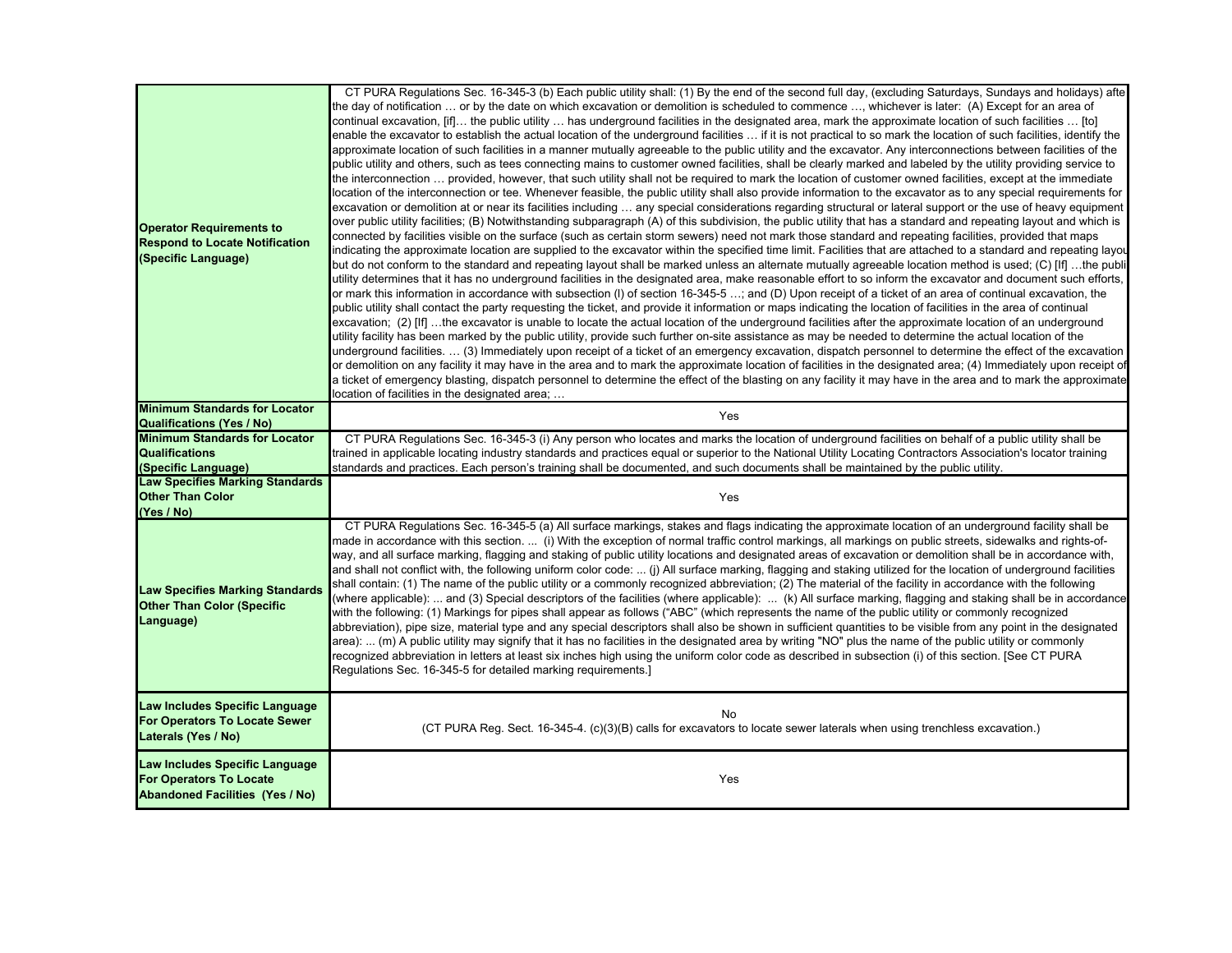|                                             | CT PURA Regulations Sec. 16-345-3 (a) (8) Maintain records of all existing underground utility facility locations, including without limitation, facilities                                                                                                                                                        |
|---------------------------------------------|--------------------------------------------------------------------------------------------------------------------------------------------------------------------------------------------------------------------------------------------------------------------------------------------------------------------|
| <b>Operator Must Locate Abandoned</b>       | abandoned in place and interconnections to all utility users; (9) Receive tickets from the central clearinghouse;  (b) Each public utility shall: (1) By the end                                                                                                                                                   |
| <b>Facilities</b>                           | of the second full day after the day of notification  of a proposed excavation or demolition, or by the date on which excavation or demolition is scheduled                                                                                                                                                        |
| (Specific Language)                         | to commence as reported in the notification to the central clearinghouse, whichever is later: (A) Except for an area of continual excavation, in the event tha                                                                                                                                                     |
|                                             | the public utility determines that it has underground facilities in the designated area, mark the approximate location of such facilities                                                                                                                                                                          |
| <b>Positive Response Required -</b>         |                                                                                                                                                                                                                                                                                                                    |
| <b>Operator Contact Excavator</b>           | No                                                                                                                                                                                                                                                                                                                 |
| (Yes / No)                                  |                                                                                                                                                                                                                                                                                                                    |
| <b>Positive Response Required -</b>         |                                                                                                                                                                                                                                                                                                                    |
| <b>Operator Contact Excavator</b>           | Not addressed.                                                                                                                                                                                                                                                                                                     |
| (Specific Language)                         |                                                                                                                                                                                                                                                                                                                    |
| Positive Response Required -                |                                                                                                                                                                                                                                                                                                                    |
| <b>Operator Contact One Call Center</b>     | No                                                                                                                                                                                                                                                                                                                 |
| (Yes / No)                                  |                                                                                                                                                                                                                                                                                                                    |
| Positive Response Required -                |                                                                                                                                                                                                                                                                                                                    |
| <b>Operator Contact One Call Center</b>     | Not addressed                                                                                                                                                                                                                                                                                                      |
| (Specific Language)                         |                                                                                                                                                                                                                                                                                                                    |
| <b>Positive Response - One-Call</b>         |                                                                                                                                                                                                                                                                                                                    |
| <b>Automated (Yes / No)</b>                 | No                                                                                                                                                                                                                                                                                                                 |
| <b>Operator Must Provide One-Call</b>       |                                                                                                                                                                                                                                                                                                                    |
| <b>Center with Information On</b>           |                                                                                                                                                                                                                                                                                                                    |
| <b>Locations of Buried Facilities (Yes)</b> | Yes                                                                                                                                                                                                                                                                                                                |
| / No)                                       |                                                                                                                                                                                                                                                                                                                    |
|                                             | CT PURA Regulations Sec. 16-345-3 (a) Each public utility shall: (1) Register the geographic areas in which it owns or operates underground facilities                                                                                                                                                             |
| <b>Operator Must Provide One-Call</b>       | within the State of Connecticut, including new facilities, by reference to the central clearinghouse's standard mapping system and maintain a current file                                                                                                                                                         |
| <b>Center with Information On</b>           | containing the information listed in subsection (e) of section 16-345-2 of the Regulations of Connecticut State Agencies with the central clearinghouse;  (8)                                                                                                                                                      |
| <b>Locations of Buried Facilities</b>       | Maintain records of all existing underground utility facility locations, including without limitation, facilities abandoned in place and interconnections to all utility                                                                                                                                           |
| (Specific Language)                         | users;                                                                                                                                                                                                                                                                                                             |
| <b>Operator Must Update Information</b>     |                                                                                                                                                                                                                                                                                                                    |
| <b>On Locations of Buried Facilities</b>    | Yes                                                                                                                                                                                                                                                                                                                |
| (Yes / No)                                  |                                                                                                                                                                                                                                                                                                                    |
|                                             | CT PURA Regulations Sec. 16-345-3 (a) Each public utility shall:;  (7) Upon the exposure of previously unrecorded or inaccurately recorded facilities in<br>the course of excavation or demolition activities and of which it has knowledge of such exposure, verify and modify existing records as necessary, and |
| <b>Operator Must Update Information</b>     | promptly make all necessary modifications, if needed, within the standard mapping system maintained by the central clearinghouse. The record shall be                                                                                                                                                              |
| <b>On Locations of Buried Facilities</b>    | sufficiently detailed in order to allow the central clearinghouse to identify such previously unrecorded or inaccurately recorded facilities within its standard                                                                                                                                                   |
| (Specific Language)                         | mapping system; (8) Maintain records of all existing underground utility facility locations, including without limitation, facilities abandoned in place and                                                                                                                                                       |
|                                             | interconnections to all utility users;                                                                                                                                                                                                                                                                             |
| <b>New Facilities Must Be Locatable</b>     |                                                                                                                                                                                                                                                                                                                    |
| <b>Electronically</b>                       | Yes                                                                                                                                                                                                                                                                                                                |
| (Yes / No)                                  |                                                                                                                                                                                                                                                                                                                    |
|                                             |                                                                                                                                                                                                                                                                                                                    |
| <b>New Facilities Must Be Locatable</b>     | CT PURA Regulations Sect. 16-345-3 (h) For all new non-metallic utility facilities, the utility shall install a means of locating the facility using electronic                                                                                                                                                    |
|                                             | <b>Electronically (Specific Language)</b> locating equipment, such as tracing wire.                                                                                                                                                                                                                                |
|                                             | Yes                                                                                                                                                                                                                                                                                                                |
| Design Request (Yes / No)                   | (CT PURA Regulations Sect. 16-345-2 (c) and Sect. 16-345-3 (e))                                                                                                                                                                                                                                                    |
|                                             | <b>One Call, Enforcement, and Reporting</b>                                                                                                                                                                                                                                                                        |
|                                             |                                                                                                                                                                                                                                                                                                                    |
| <b>Mandatory One Call Membership</b>        | Yes                                                                                                                                                                                                                                                                                                                |
| (Yes / No)                                  | (CT PURA Regulations Sec. 16-345-3 (a))                                                                                                                                                                                                                                                                            |
| <b>One Call Membership Exemptions</b>       | Yes                                                                                                                                                                                                                                                                                                                |
| (Yes / No)                                  |                                                                                                                                                                                                                                                                                                                    |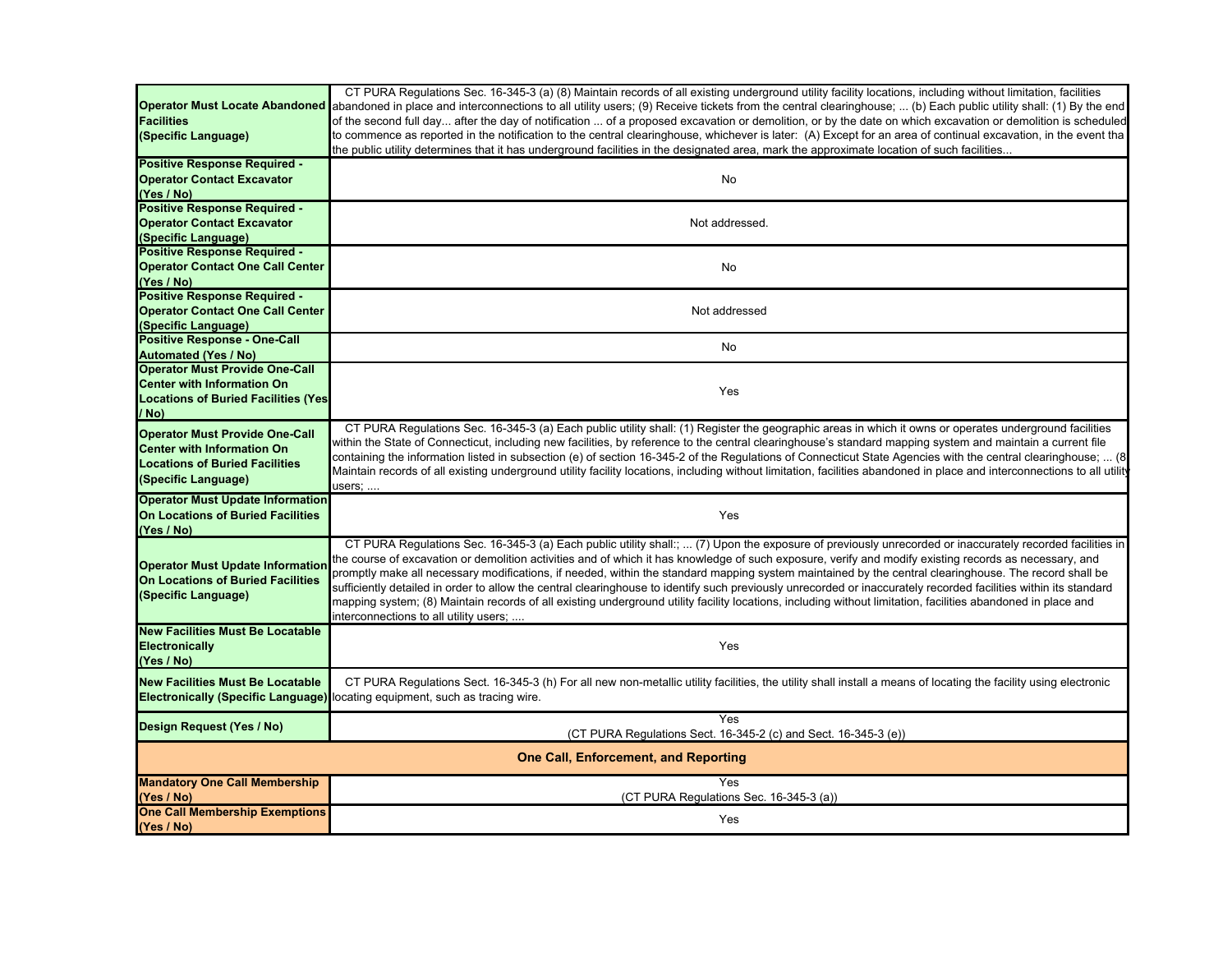| <b>One Call Membership Exemptions</b><br>(Specific Language) | Connecticut General Statute, Chapter 293, Section 16-345. (3) "Public utility" means the owner or operator of underground facilities  A public utility does<br>not include the owner of facilities for utility service solely for such owner's private residence.<br>CT PURA Regulations Sec. 16-345-3 (a) Each public utility shall: (1) Register the geographic areas in which it owns or operates underground facilities<br>within the State of Connecticut, including new facilities, by reference to the central clearinghouse's standard mapping system  (2) Reimburse the central<br>clearinghouse, in accordance with billing rates set by the Authority as part of the central clearinghouse's budget;  (5) File with the central clearinghouse<br>such other information which the central clearinghouse or the Authority shall deem necessary to carry out the objectives of Chapter 293 of the Connecticut<br>General Statutes and the public safety;                                                                                                                                                                                                                                                                                                                                                                                                                                                                                                                                                                                                                                                                                                                                                                                                                                                                                                                                                                                                                                                                                                                                                                                                                                                                                                                                                                                                                                                                                                                                                                                                                                                                                                                                                                                                                                                                                                                                                                                                                                                                                                                                                                                       |
|--------------------------------------------------------------|---------------------------------------------------------------------------------------------------------------------------------------------------------------------------------------------------------------------------------------------------------------------------------------------------------------------------------------------------------------------------------------------------------------------------------------------------------------------------------------------------------------------------------------------------------------------------------------------------------------------------------------------------------------------------------------------------------------------------------------------------------------------------------------------------------------------------------------------------------------------------------------------------------------------------------------------------------------------------------------------------------------------------------------------------------------------------------------------------------------------------------------------------------------------------------------------------------------------------------------------------------------------------------------------------------------------------------------------------------------------------------------------------------------------------------------------------------------------------------------------------------------------------------------------------------------------------------------------------------------------------------------------------------------------------------------------------------------------------------------------------------------------------------------------------------------------------------------------------------------------------------------------------------------------------------------------------------------------------------------------------------------------------------------------------------------------------------------------------------------------------------------------------------------------------------------------------------------------------------------------------------------------------------------------------------------------------------------------------------------------------------------------------------------------------------------------------------------------------------------------------------------------------------------------------------------------------------------------------------------------------------------------------------------------------------------------------------------------------------------------------------------------------------------------------------------------------------------------------------------------------------------------------------------------------------------------------------------------------------------------------------------------------------------------------------------------------------------------------------------------------------------------------------|
| <b>One-Call Law Addresses Board</b>                          | <b>No</b>                                                                                                                                                                                                                                                                                                                                                                                                                                                                                                                                                                                                                                                                                                                                                                                                                                                                                                                                                                                                                                                                                                                                                                                                                                                                                                                                                                                                                                                                                                                                                                                                                                                                                                                                                                                                                                                                                                                                                                                                                                                                                                                                                                                                                                                                                                                                                                                                                                                                                                                                                                                                                                                                                                                                                                                                                                                                                                                                                                                                                                                                                                                                               |
| Make-Up (Yes / No)                                           |                                                                                                                                                                                                                                                                                                                                                                                                                                                                                                                                                                                                                                                                                                                                                                                                                                                                                                                                                                                                                                                                                                                                                                                                                                                                                                                                                                                                                                                                                                                                                                                                                                                                                                                                                                                                                                                                                                                                                                                                                                                                                                                                                                                                                                                                                                                                                                                                                                                                                                                                                                                                                                                                                                                                                                                                                                                                                                                                                                                                                                                                                                                                                         |
| <b>One-Call Law Addresses Board</b>                          | Not addressed.                                                                                                                                                                                                                                                                                                                                                                                                                                                                                                                                                                                                                                                                                                                                                                                                                                                                                                                                                                                                                                                                                                                                                                                                                                                                                                                                                                                                                                                                                                                                                                                                                                                                                                                                                                                                                                                                                                                                                                                                                                                                                                                                                                                                                                                                                                                                                                                                                                                                                                                                                                                                                                                                                                                                                                                                                                                                                                                                                                                                                                                                                                                                          |
| <b>Make-Up (Specific Language)</b>                           |                                                                                                                                                                                                                                                                                                                                                                                                                                                                                                                                                                                                                                                                                                                                                                                                                                                                                                                                                                                                                                                                                                                                                                                                                                                                                                                                                                                                                                                                                                                                                                                                                                                                                                                                                                                                                                                                                                                                                                                                                                                                                                                                                                                                                                                                                                                                                                                                                                                                                                                                                                                                                                                                                                                                                                                                                                                                                                                                                                                                                                                                                                                                                         |
| <b>Separate Body Designated to</b>                           |                                                                                                                                                                                                                                                                                                                                                                                                                                                                                                                                                                                                                                                                                                                                                                                                                                                                                                                                                                                                                                                                                                                                                                                                                                                                                                                                                                                                                                                                                                                                                                                                                                                                                                                                                                                                                                                                                                                                                                                                                                                                                                                                                                                                                                                                                                                                                                                                                                                                                                                                                                                                                                                                                                                                                                                                                                                                                                                                                                                                                                                                                                                                                         |
| <b>Advise Enforcement Authority</b>                          | <b>No</b>                                                                                                                                                                                                                                                                                                                                                                                                                                                                                                                                                                                                                                                                                                                                                                                                                                                                                                                                                                                                                                                                                                                                                                                                                                                                                                                                                                                                                                                                                                                                                                                                                                                                                                                                                                                                                                                                                                                                                                                                                                                                                                                                                                                                                                                                                                                                                                                                                                                                                                                                                                                                                                                                                                                                                                                                                                                                                                                                                                                                                                                                                                                                               |
| (Yes / No)<br><b>Separate Body Designated to</b>             |                                                                                                                                                                                                                                                                                                                                                                                                                                                                                                                                                                                                                                                                                                                                                                                                                                                                                                                                                                                                                                                                                                                                                                                                                                                                                                                                                                                                                                                                                                                                                                                                                                                                                                                                                                                                                                                                                                                                                                                                                                                                                                                                                                                                                                                                                                                                                                                                                                                                                                                                                                                                                                                                                                                                                                                                                                                                                                                                                                                                                                                                                                                                                         |
| <b>Advise Enforcement Authority</b>                          | Not addressed.                                                                                                                                                                                                                                                                                                                                                                                                                                                                                                                                                                                                                                                                                                                                                                                                                                                                                                                                                                                                                                                                                                                                                                                                                                                                                                                                                                                                                                                                                                                                                                                                                                                                                                                                                                                                                                                                                                                                                                                                                                                                                                                                                                                                                                                                                                                                                                                                                                                                                                                                                                                                                                                                                                                                                                                                                                                                                                                                                                                                                                                                                                                                          |
| (Specific Language)                                          |                                                                                                                                                                                                                                                                                                                                                                                                                                                                                                                                                                                                                                                                                                                                                                                                                                                                                                                                                                                                                                                                                                                                                                                                                                                                                                                                                                                                                                                                                                                                                                                                                                                                                                                                                                                                                                                                                                                                                                                                                                                                                                                                                                                                                                                                                                                                                                                                                                                                                                                                                                                                                                                                                                                                                                                                                                                                                                                                                                                                                                                                                                                                                         |
| <b>Penalties / Fines Excavators</b>                          |                                                                                                                                                                                                                                                                                                                                                                                                                                                                                                                                                                                                                                                                                                                                                                                                                                                                                                                                                                                                                                                                                                                                                                                                                                                                                                                                                                                                                                                                                                                                                                                                                                                                                                                                                                                                                                                                                                                                                                                                                                                                                                                                                                                                                                                                                                                                                                                                                                                                                                                                                                                                                                                                                                                                                                                                                                                                                                                                                                                                                                                                                                                                                         |
| (Yes / No)                                                   | Yes                                                                                                                                                                                                                                                                                                                                                                                                                                                                                                                                                                                                                                                                                                                                                                                                                                                                                                                                                                                                                                                                                                                                                                                                                                                                                                                                                                                                                                                                                                                                                                                                                                                                                                                                                                                                                                                                                                                                                                                                                                                                                                                                                                                                                                                                                                                                                                                                                                                                                                                                                                                                                                                                                                                                                                                                                                                                                                                                                                                                                                                                                                                                                     |
| <b>Penalties / Fines Excavators</b><br>(Specific Language)   | CT PURA Regulations Sect. 16-345-9 (a) Any person, excavator, public agency, public utility or the central clearinghouse which the Authority finds to<br>have violated any provision of Chapter 293 of the Connecticut General Statutes, or any regulations promulgated thereunder, may be fined, after notice and<br>opportunity for a hearing as provided in section 16-345-8 of the Regulations  In such case, such person, excavator, public agency, public utility or the<br>central clearinghouse shall forfeit and pay to the state a civil penalty in accordance with the following schedule of penalties: (1) For violations which do not<br>involve personal injury, death or property damage: (A) A minimum civil penalty of two hundred dollars (\$200) for a first violation; and (B) A civil penalty of<br>not more than five thousand dollars (\$5,000) for a second violation and up to the statutory maximum thereafter; (2) For violations which result in property<br>damage: (A) Where the amount of property damage sustained is not greater than three thousand dollars (\$3,000), a civil penalty not to exceed twelve<br>thousand dollars (\$12,000); (B) Where the amount of property damage sustained is greater than three thousand dollars (\$3,000), but not more than twenty<br>thousand dollars (\$20,000), a civil penalty not to exceed twenty thousand dollars (\$20,000); and (C) Where the amount of property damage sustained is<br>greater than twenty thousand dollars (\$20,000), a civil penalty not to exceed the maximum civil penalty allowed under Chapter 293 of the Connecticut<br>General Statutes; (3) For a violation which results in personal injury or death, a civil penalty not to exceed the maximum civil penalty allowed under Chapte<br>293 of the Connecticut General Statutes; (4) For any violation where a person, excavator, public agency or public utility knowingly comes in contact with an<br>underground public utility facility during the course of an excavation or demolition and fails to notify the owner of the public utility facility as soon as possible<br>thereafter, or tampers with or attempts an unauthorized repair of a damaged utility facility, a civil penalty not to exceed the maximum civil penalty allowed<br>under Chapter 293 of the Connecticut General Statutes; and (5) Notwithstanding subdivisions (1) to (4), inclusive, of this subsection, the Authority may<br>assess a civil penalty of up to the maximum civil penalty allowed under Chapter 293 of the Connecticut General Statutes based upon the degree of threat to<br>the public safety, the degree of public inconvenience caused as a result of the violation, or the past history of the violator.<br>Connecticut General Statute, Chapter 293, Section 16-356. Any person, public agency or public utility which the Public Utilities Regulatory Authority<br>determines  to have failed to comply with any provision of this chapter or any regulation adopted under section 16-357 shall forfeit and pay to the state a<br>civil penalty of not more than forty thousand dollars |
| <b>Penalties / Fines Operators</b>                           | Yes                                                                                                                                                                                                                                                                                                                                                                                                                                                                                                                                                                                                                                                                                                                                                                                                                                                                                                                                                                                                                                                                                                                                                                                                                                                                                                                                                                                                                                                                                                                                                                                                                                                                                                                                                                                                                                                                                                                                                                                                                                                                                                                                                                                                                                                                                                                                                                                                                                                                                                                                                                                                                                                                                                                                                                                                                                                                                                                                                                                                                                                                                                                                                     |
| (Yes / No)                                                   |                                                                                                                                                                                                                                                                                                                                                                                                                                                                                                                                                                                                                                                                                                                                                                                                                                                                                                                                                                                                                                                                                                                                                                                                                                                                                                                                                                                                                                                                                                                                                                                                                                                                                                                                                                                                                                                                                                                                                                                                                                                                                                                                                                                                                                                                                                                                                                                                                                                                                                                                                                                                                                                                                                                                                                                                                                                                                                                                                                                                                                                                                                                                                         |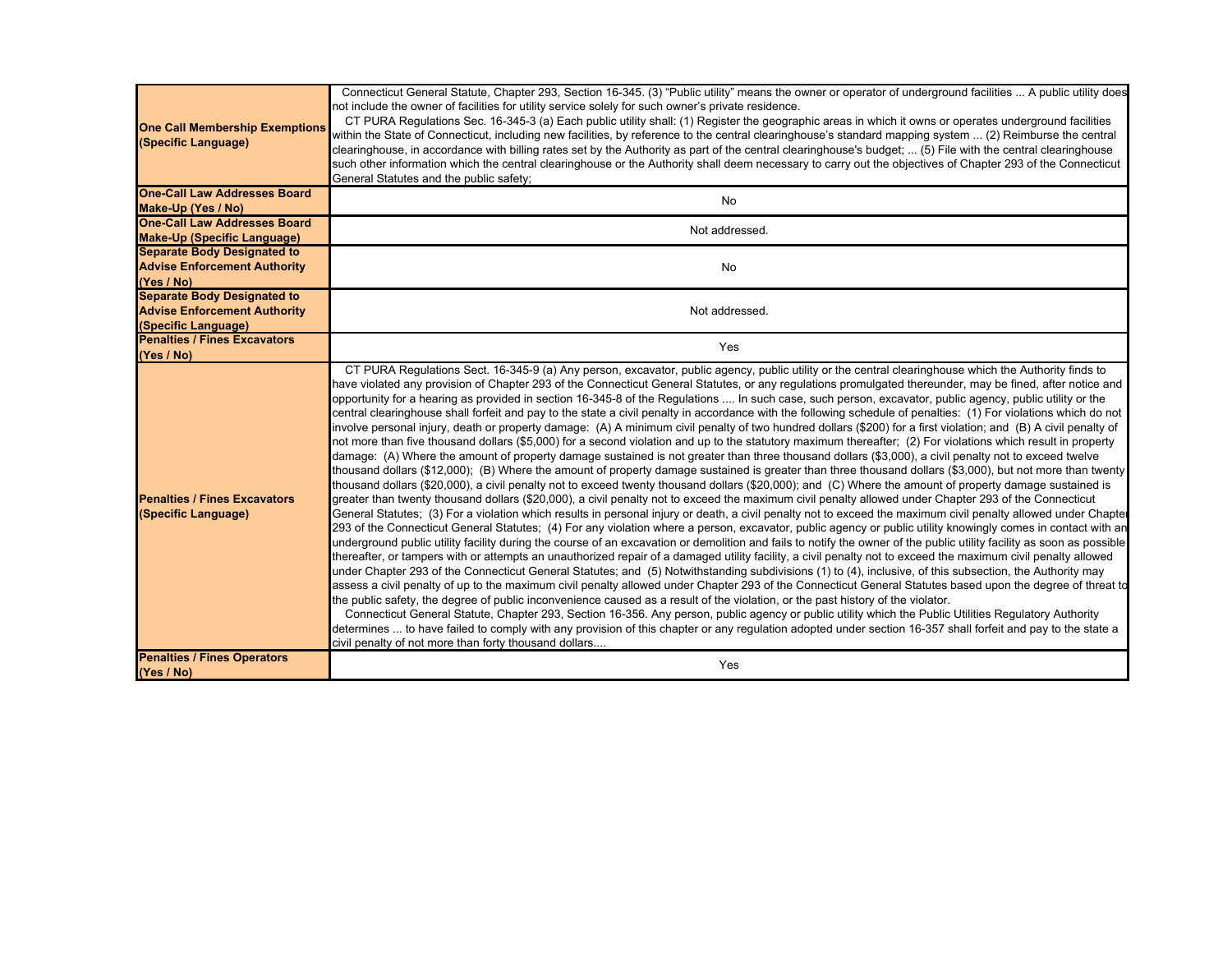| <b>Penalties / Fines Operators</b><br>(Specific Language)                             | CT PURA Regulations Sect. 16-345-9 (a) Any person, excavator, public agency, public utility or the central clearinghouse which the Authority finds to<br>have violated any provision of Chapter 293 of the Connecticut General Statutes, or any requlations promulgated thereunder, may be fined, after notice and<br>opportunity for a hearing as provided in section 16-345-8 of the Regulations  In such case, such person, excavator, public agency, public utility or the<br>central clearinghouse shall forfeit and pay to the state a civil penalty in accordance with the following schedule of penalties: (1) For violations which do not<br>involve personal injury, death or property damage: (A) A minimum civil penalty of two hundred dollars (\$200) for a first violation; and (B) A civil penalty of<br>not more than five thousand dollars (\$5,000) for a second violation and up to the statutory maximum thereafter; (2) For violations which result in property<br>damage: (A) Where the amount of property damage sustained is not greater than three thousand dollars (\$3,000), a civil penalty not to exceed twelve<br>thousand dollars (\$12,000); (B) Where the amount of property damage sustained is greater than three thousand dollars (\$3,000), but not more than twenty<br>thousand dollars (\$20,000), a civil penalty not to exceed twenty thousand dollars (\$20,000); and  (C) Where the amount of property damage sustained is<br>greater than twenty thousand dollars (\$20,000), a civil penalty not to exceed the maximum civil penalty allowed under Chapter 293 of the Connecticut<br>General Statutes: (3) For a violation which results in personal injury or death, a civil penalty not to exceed the maximum civil penalty allowed under Chapte<br>293 of the Connecticut General Statutes;  (4) For any violation where a person, excavator, public agency or public utility knowingly comes in contact with an<br>underground public utility facility during the course of an excavation or demolition and fails to notify the owner of the public utility facility as soon as possible<br>thereafter, or tampers with or attempts an unauthorized repair of a damaged utility facility, a civil penalty not to exceed the maximum civil penalty allowed<br>under Chapter 293 of the Connecticut General Statutes; and (5) Notwithstanding subdivisions (1) to (4), inclusive, of this subsection, the Authority may<br>assess a civil penalty of up to the maximum civil penalty allowed under Chapter 293 of the Connecticut General Statutes based upon the degree of threat to<br>the public safety, the degree of public inconvenience caused as a result of the violation, or the past history of the violator.<br>Connecticut General Statute, Chapter 293, Section 16-356. Any person, public agency or public utility which the Public Utilities Regulatory Authority<br>determines  to have failed to comply with any provision of this chapter or any regulation adopted under section 16-357 shall forfeit and pay to the state a<br>civil penalty of not more than forty thousand dollars, provided any violation involving the failure of a public utility to mark any approximate location of an<br>underground utility facility correctly or within the time frames prescribed by regulation, which violation did not result in any property damage or personal injur<br>and was not the result of an act of gross negligence on the part of the public utility, shall not result in a civil penalty of more than one thousand dollars |
|---------------------------------------------------------------------------------------|-----------------------------------------------------------------------------------------------------------------------------------------------------------------------------------------------------------------------------------------------------------------------------------------------------------------------------------------------------------------------------------------------------------------------------------------------------------------------------------------------------------------------------------------------------------------------------------------------------------------------------------------------------------------------------------------------------------------------------------------------------------------------------------------------------------------------------------------------------------------------------------------------------------------------------------------------------------------------------------------------------------------------------------------------------------------------------------------------------------------------------------------------------------------------------------------------------------------------------------------------------------------------------------------------------------------------------------------------------------------------------------------------------------------------------------------------------------------------------------------------------------------------------------------------------------------------------------------------------------------------------------------------------------------------------------------------------------------------------------------------------------------------------------------------------------------------------------------------------------------------------------------------------------------------------------------------------------------------------------------------------------------------------------------------------------------------------------------------------------------------------------------------------------------------------------------------------------------------------------------------------------------------------------------------------------------------------------------------------------------------------------------------------------------------------------------------------------------------------------------------------------------------------------------------------------------------------------------------------------------------------------------------------------------------------------------------------------------------------------------------------------------------------------------------------------------------------------------------------------------------------------------------------------------------------------------------------------------------------------------------------------------------------------------------------------------------------------------------------------------------------------------------------------------------------------------------------------------------------------------------------------------------------------------------------------------------------------------------------------------------------------------------------------------------------------------------------------------------------------------------------------------------------------------------------------------------------------------------------------|
| Penalties / Fines Other (Yes / No)                                                    | Yes                                                                                                                                                                                                                                                                                                                                                                                                                                                                                                                                                                                                                                                                                                                                                                                                                                                                                                                                                                                                                                                                                                                                                                                                                                                                                                                                                                                                                                                                                                                                                                                                                                                                                                                                                                                                                                                                                                                                                                                                                                                                                                                                                                                                                                                                                                                                                                                                                                                                                                                                                                                                                                                                                                                                                                                                                                                                                                                                                                                                                                                                                                                                                                                                                                                                                                                                                                                                                                                                                                                                                                                                       |
| <b>Penalties / Fines Other</b><br>(Specific Language)                                 | CT PURA Regulations Sect. 16-345-9 (a) Any person, excavator, public agency, public utility or the central clearinghouse which the Authority finds to<br>have violated any provision of Chapter 293 of the Connecticut General Statutes, or any requlations promulgated thereunder, may be fined, after notice and<br>opportunity for a hearing as provided in section 16-345-8 of the Regulations  In such case, such person, excavator, public agency, public utility or the<br>central clearinghouse shall forfeit and pay to the state a civil penalty in accordance with the following schedule of penalties: (1) For violations which do not<br>involve personal injury, death or property damage: (A) A minimum civil penalty of two hundred dollars (\$200) for a first violation; and (B) A civil penalty of<br>not more than five thousand dollars (\$5,000) for a second violation and up to the statutory maximum thereafter; (2) For violations which result in property<br>damage: (A) Where the amount of property damage sustained is not greater than three thousand dollars (\$3,000), a civil penalty not to exceed twelve<br>thousand dollars (\$12,000); (B) Where the amount of property damage sustained is greater than three thousand dollars (\$3,000), but not more than twenty<br>thousand dollars (\$20,000), a civil penalty not to exceed twenty thousand dollars (\$20,000); and  (C) Where the amount of property damage sustained is<br>greater than twenty thousand dollars (\$20,000), a civil penalty not to exceed the maximum civil penalty allowed under Chapter 293 of the Connecticut<br>General Statutes; (3) For a violation which results in personal injury or death, a civil penalty not to exceed the maximum civil penalty allowed under Chaptel<br>293 of the Connecticut General Statutes; (4) For any violation where a person, excavator, public agency or public utility knowingly comes in contact with an<br>underground public utility facility during the course of an excavation or demolition and fails to notify the owner of the public utility facility as soon as possible<br>thereafter, or tampers with or attempts an unauthorized repair of a damaged utility facility, a civil penalty not to exceed the maximum civil penalty allowed<br>under Chapter 293 of the Connecticut General Statutes; and (5) Notwithstanding subdivisions (1) to (4), inclusive, of this subsection, the Authority may<br>assess a civil penalty of up to the maximum civil penalty allowed under Chapter 293 of the Connecticut General Statutes based upon the degree of threat to<br>the public safety, the degree of public inconvenience caused as a result of the violation, or the past history of the violator.<br>Connecticut General Statute, Chapter 293, Section 16-356. Any person, public agency or public utility which the Public Utilities Regulatory Authority<br>determines  to have failed to comply with any provision of this chapter or any regulation adopted under section 16-357 shall forfeit and pay to the state a<br>civil penalty of not more than forty thousand dollars, provided any violation involving the failure of a public utility to mark any approximate location of an<br>underground utility facility correctly or within the time frames prescribed by regulation, which violation did not result in any property damage or personal injur<br>and was not the result of an act of gross negligence on the part of the public utility, shall not result in a civil penalty of more than one thousand dollars |
| <b>Enforcement Authority Identified</b>                                               | Connecticut Department of Energy and Environmental Protection, Public Utilities Regulatory Authority                                                                                                                                                                                                                                                                                                                                                                                                                                                                                                                                                                                                                                                                                                                                                                                                                                                                                                                                                                                                                                                                                                                                                                                                                                                                                                                                                                                                                                                                                                                                                                                                                                                                                                                                                                                                                                                                                                                                                                                                                                                                                                                                                                                                                                                                                                                                                                                                                                                                                                                                                                                                                                                                                                                                                                                                                                                                                                                                                                                                                                                                                                                                                                                                                                                                                                                                                                                                                                                                                                      |
| <b>Damage Investigation Required by</b><br><b>Enforcement Authority</b><br>(Yes / No) | No                                                                                                                                                                                                                                                                                                                                                                                                                                                                                                                                                                                                                                                                                                                                                                                                                                                                                                                                                                                                                                                                                                                                                                                                                                                                                                                                                                                                                                                                                                                                                                                                                                                                                                                                                                                                                                                                                                                                                                                                                                                                                                                                                                                                                                                                                                                                                                                                                                                                                                                                                                                                                                                                                                                                                                                                                                                                                                                                                                                                                                                                                                                                                                                                                                                                                                                                                                                                                                                                                                                                                                                                        |